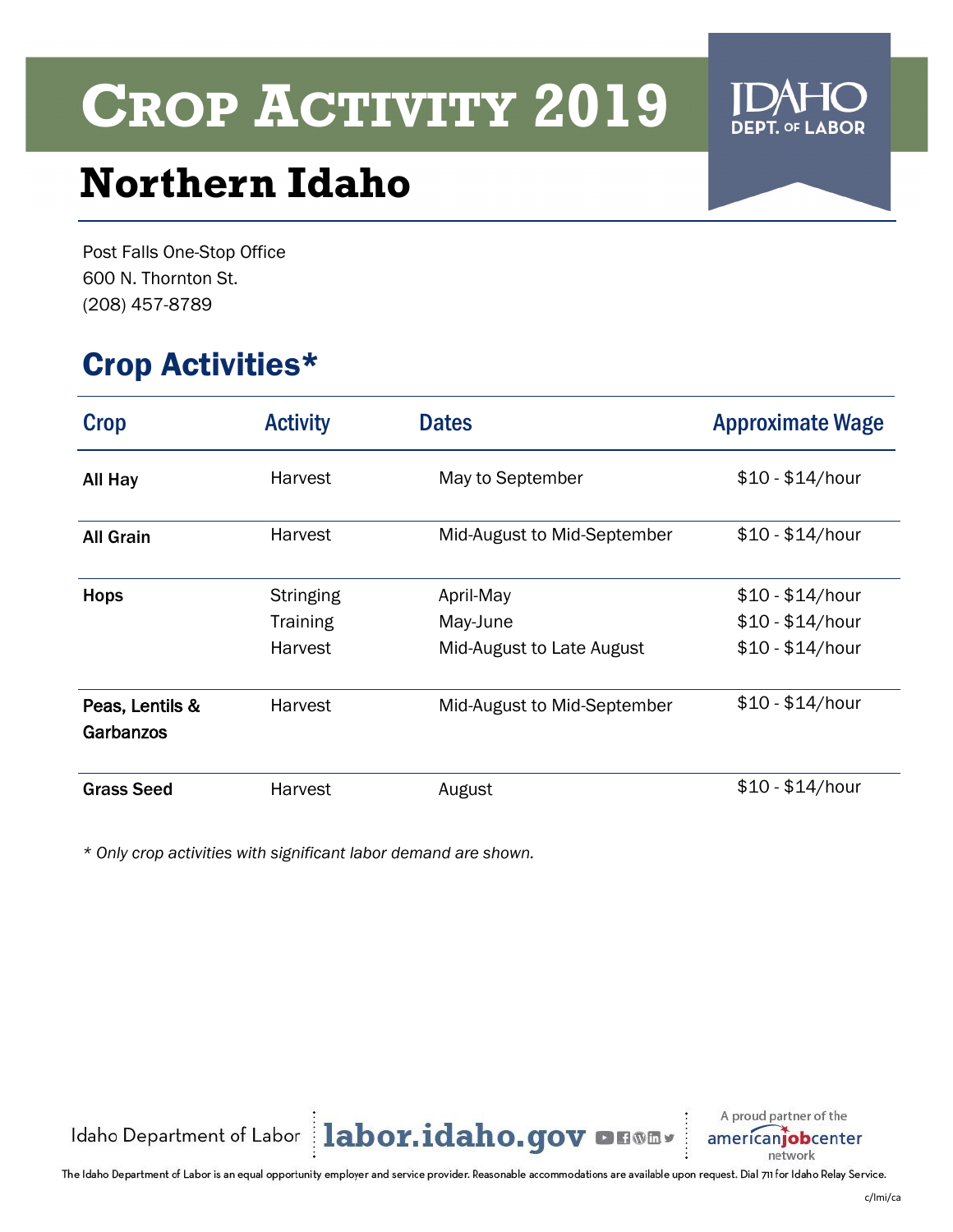### **Southwestern Idaho**

Caldwell One-Stop Office 4514 Thomas Jefferson St. (208) 364-7781

### Crop Activities\*

| Crop                             | <b>Activity</b>      | <b>Dates</b>                   | <b>Approximate Wage</b> |
|----------------------------------|----------------------|--------------------------------|-------------------------|
| All Hay                          | Irrigation           | May to September               | $$13.48 - $15/hour$     |
|                                  | Harvest              | May to October                 | $$13.48 - $15/hour$     |
| <b>Beans</b>                     | Irrigation           | May to August                  | $$13.48 - $15/hour$     |
|                                  | Harvest              | End of August to Mid-September | \$13.48 - \$15/hour     |
| <b>All Corn</b>                  | Irrigation           | June to September              | \$13.48 - \$15/hour     |
|                                  | Topping              | July                           | \$13.48 - \$15/hour     |
| <b>Apples &amp; Other Fruits</b> | Harvest              | August to September            | \$13.48 - \$15/hour     |
|                                  | Pruning and Thinning | January to March               | \$13.48 - \$15/hour     |
| <b>Cherries</b>                  | Harvest              | June to Early July             | $$13.48 - $15/hour$     |
| <b>All Grain</b>                 | Irrigation           | Mid-April to September         | $$13.48 - $15/hour$     |
|                                  | Harvest              | August to September            | \$13.48 - \$15/hour     |
| <b>All Mint</b>                  | Irrigation           | May to September               | \$13.48 - \$15/hour     |
| <b>Onions</b>                    | Irrigation           | Mid-April to July              | \$13.48 - \$15/hour     |
|                                  | Hoeing               | May to July                    | \$13.48 - \$15/hour     |
|                                  | Topping              | August to September            | \$13.48 - \$15/hour     |
| <b>Potatoes</b>                  | Hoeing               | June and July                  | \$13.48 - \$15/hour     |
|                                  | Irrigation           | Mid-May to October             | \$13.48 - \$15/hour     |
|                                  | Harvest              | Mid-August to October          | \$13.48 - \$15/hour     |
| <b>Sugar Beets</b>               | Irrigation           | May to October                 | \$13.48 - \$15/hour     |
|                                  | Harvest              | September to October           | \$13.48 - \$15/hour     |

*\* Only crop activities with significant labor demand are shown.*

Idaho Department of Labor | labor.idaho.gov on Will

A proud partner of the americanjobcenter network

The Idaho Department of Labor is an equal opportunity employer and service provider. Reasonable accommodations are available upon request. Dial 711 for Idaho Relay Service.

**ABOR** 

**DEPT. OF L**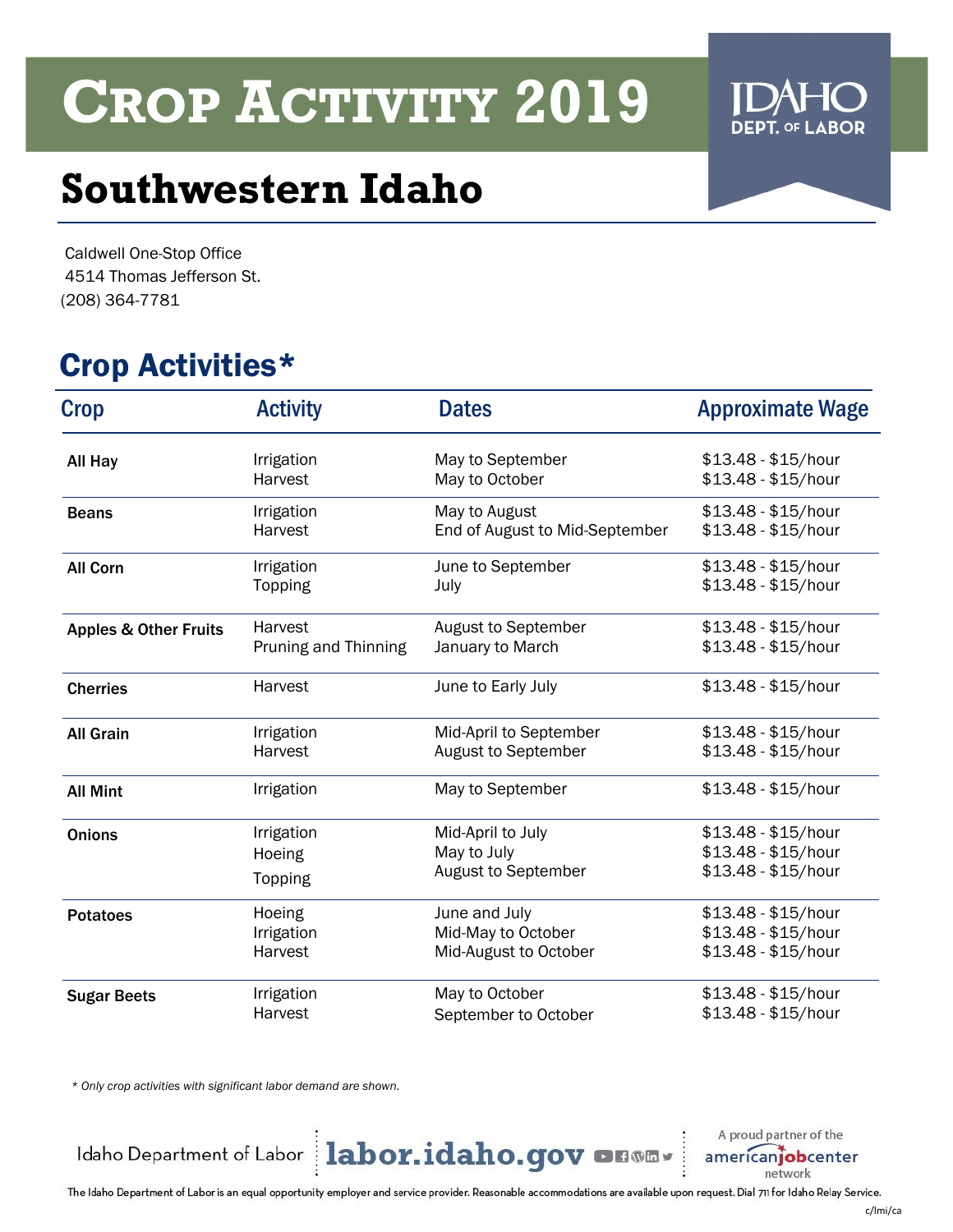## **South Central Idaho**

Twin Falls One-Stop Office 420 Falls Ave. (208) 725-2500

### Crop Activities\*

| <b>Crop</b>                                             | <b>Activity</b>                                     | <b>Dates</b>                                  | <b>Approximate Wage</b>                    |
|---------------------------------------------------------|-----------------------------------------------------|-----------------------------------------------|--------------------------------------------|
| All Hay                                                 | Irrigation<br>Harvest                               | April to September<br>June to September       | \$10 - \$13.48/hour<br>\$10 - \$13.48/hour |
| <b>Beans</b>                                            | Irrigation<br>Hoeing                                | May to September<br>Mid-May to July           | $$10 - $13.48/hour$<br>\$10 - \$13.48/hour |
| <b>Apples &amp; Other Fruits</b>                        | Thinning, Picking<br>Irrigation                     | February to September                         | $$8 - $12/hour$                            |
| <b>All Grain</b>                                        | Harvest                                             | May to September<br>July to October           | $$10 - $13.48/hour$<br>\$10 - \$13.48/hour |
| <b>Potatoes</b>                                         | Irrigation<br>Harvest                               | May to September<br>Mid-August to Mid-October | \$10 - \$13.48/hour<br>\$10 - \$13.48/hour |
| <b>Sugar Beets</b>                                      | Irrigation<br>Harvest                               | May to October<br>September and October       | $$10 - $13.48/hour$<br>\$10 - \$13.48/hour |
| <b>Sheep</b>                                            | <b>Herders</b>                                      | January to December                           | \$1,633/monthly                            |
| <b>Farm Equipment</b><br><b>Operators/Truck Drivers</b> |                                                     | May to October                                | \$15 - \$18/hour                           |
| Greenhouse/Nursery                                      | Seedling and plant<br>cultivation - staffing agency | June to October                               | \$10/hour                                  |

*\* Only crop activities with significant labor demand are shown.*

Idaho Department of Labor | labor.idaho.gov on Will

A proud partner of the americanjobcenter network

The Idaho Department of Labor is an equal opportunity employer and service provider. Reasonable accommodations are available upon request. Dial 711 for Idaho Relay Service.